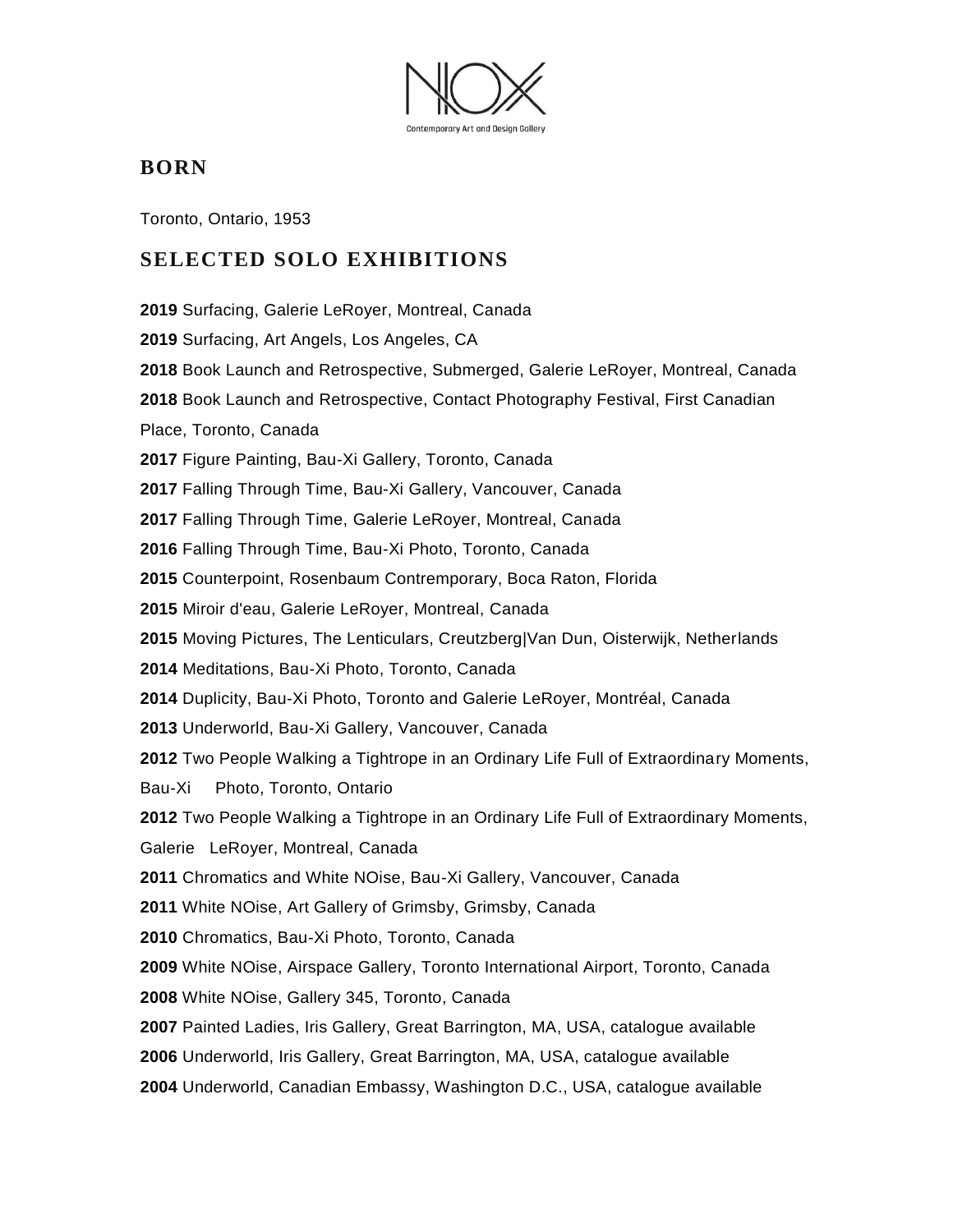

 Underworld, Canadian Embassy, Tokyo, Japan, catalogue available Human|Nature, Tatar|Alexander Gallery, Toronto, Canada Toronto & Jerusalem Series, Ogilvy & Mather International, New York, USA, and DDBNeedham World Wide, New York, USA, limited edition book Toronto & Jerusalem Series, Luminus Gallery, New York, USA Toronto & Jerusalem Series, Tatar|Alexander Gallery, Toronto, Canada The Iris Prints, Mira Godard Gallery, Toronto, Canada, catalogue available Cibachrome/Transfer Series, Jane Corkin Gallery, Toronto, Canada New Colour Works, Jane Corkin Gallery, Toronto, Canada Distortions, Jane Corkin Gallery, Toronto, Canada Hand Coloured Work, Jane Corkin Gallery, Toronto, Canada

## **SELECTED GROUP EXHIBITIONS**

Art Market Productions, Art Hampton, Art Angels, LA/Miami NOX Contemporary Artspace, Jaffa Port, Tel Aviv, Israel Art Toronto, Bau-Xi Gallery, Toronto, Canada Curators Selection: Method, Bau-Xi Gallery, Toronto, Canada Photo London, London, England Context, Art Miami, Bau-Xi Gallery, Miami, Florida Context, Art Miami, Bau-Xi Gallery, Miami, Florida Expolaroid, Montelimar, France Art Toronto, Bau-Xi Gallery, Toronto, Canada Gallery Artists, Creutzberg|Van Dun, Netherlands Scope New York, Galerie LeRoyer, Miami Florida Context, Art Miami, Galerie LeRoyer, Miami, Florida When Night Falls, Bau-Xi Gallery, Vancouver, Canada Art Wynwood, Galerie LeRoyer, Miami, Florida 7ème Festival International de la Photgraphie de Mode, Cannes, France 6ème Festival International de la Photgraphie de Mode, Cannes, France Traverse, Marcia Rafelman Fine Arts, Toronto, Canada 5ème Festival International de la Photographie de Mode, Cannes, France Chair & Series, Meter Gallery, New York, USA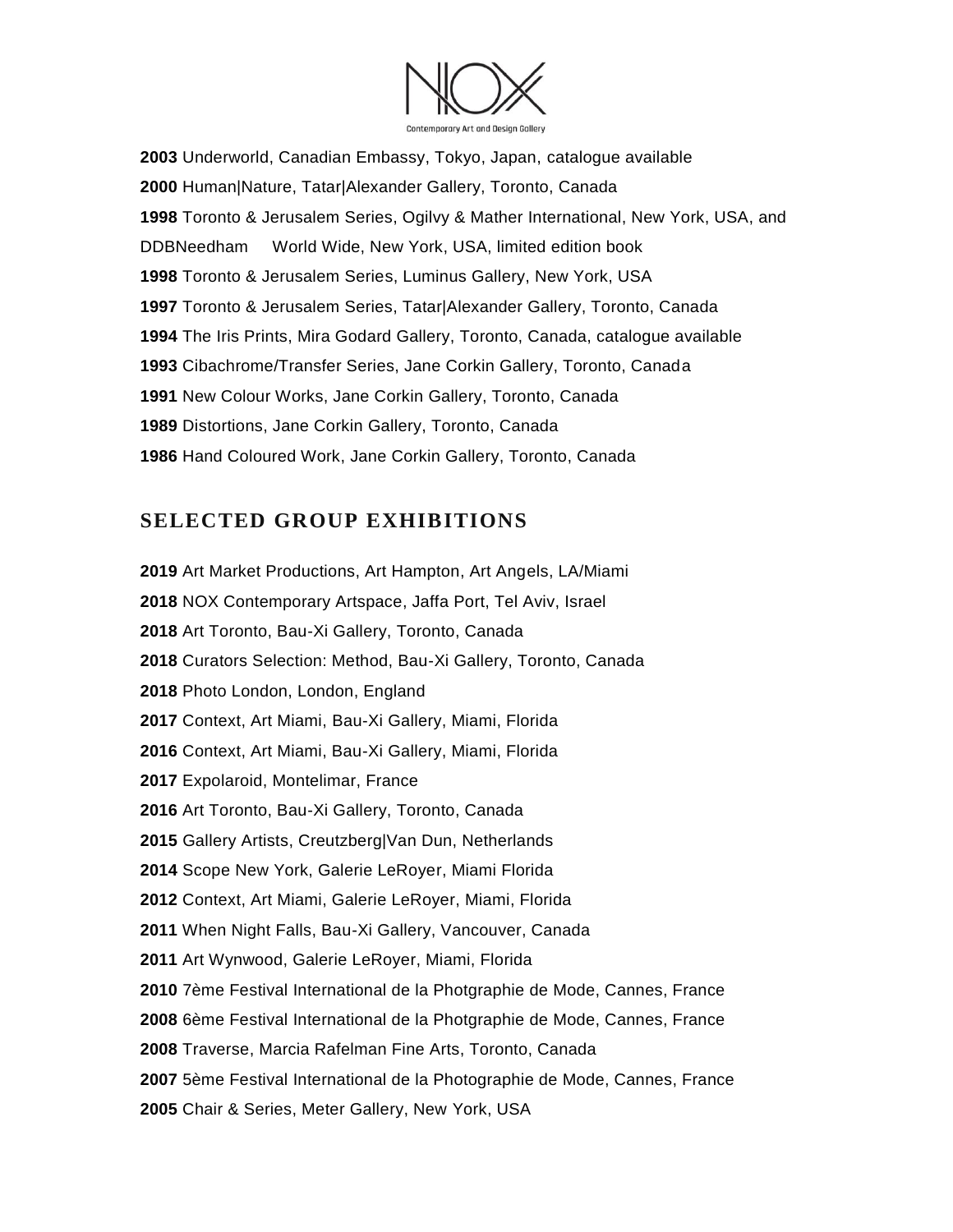

 2 X 30, Tatar|Alexander Gallery, Toronto, Canada Legal Perspective: Selected Works from the Corporate Collection of Osler, Hoskin &Harcourt, the McMichael Canadian Art Collection, Kleinberg, Ontario, Canada The Presence of Portraits, Jane Corkin Gallery, Toronto, Canada Clochard, Jane Corkin Gallery, Toronto, Canada L'Amour: A Celebration of Love, Portfolio Gallery, London, England Chicago Art Fair, Basel Art Fair, Art Cologne, Jane Corkin Gallery, Toronto, Canada Lovers, Jane Corkin Gallery, Toronto, Canada Contemporary Canadian Photography, Grimsby Art Gallery, Grimsby, Ontario, Canada Multiples, Art Gallery of Ontario, Toronto, Canada Masterpieces from the Gallery Collection, Jane Corkin Gallery, Toronto, Canada Twelve Contemporary Canadians, Watson Gallery, Houston, Texas, USA Imitation of Life, Gallery Quan, Toronto, Canada

### **MUSEUM EXHIBITIONS**

**2018** Water Works, Art Gallery of Hamilton, Feb-May 2018, travelling exhibition. **2011** This is Paradise, Museum of Contemporary Canadian Art, (MOCCA) Toronto, Canada **2009** She Works Hard…., Winnipeg Art Gallery, Winnipeg, Canada **1995** Survivors in Search of a Voice: The Art of Courage, Centre, Ottawa, Ontario Mayo Clinic, Touring Exhibition,Royal Ontario Museum, Toronto, Canada, Government Conference Rochester, Minnesota, Mackenzie Art Gallery,Regina Saskatchewan, catalogue available

**1990-92** Children in Photography: 150 Years, National Traveling Exhibition

# **DOCUMENTARY ABOUT THE ARTIST**

"Barbara Cole." Bob Barrett. Snapshot: The Art of Photography, II. Art TV, TVO and the Knowledge Network.

### **SELECTED BIBLIOGRAPHY**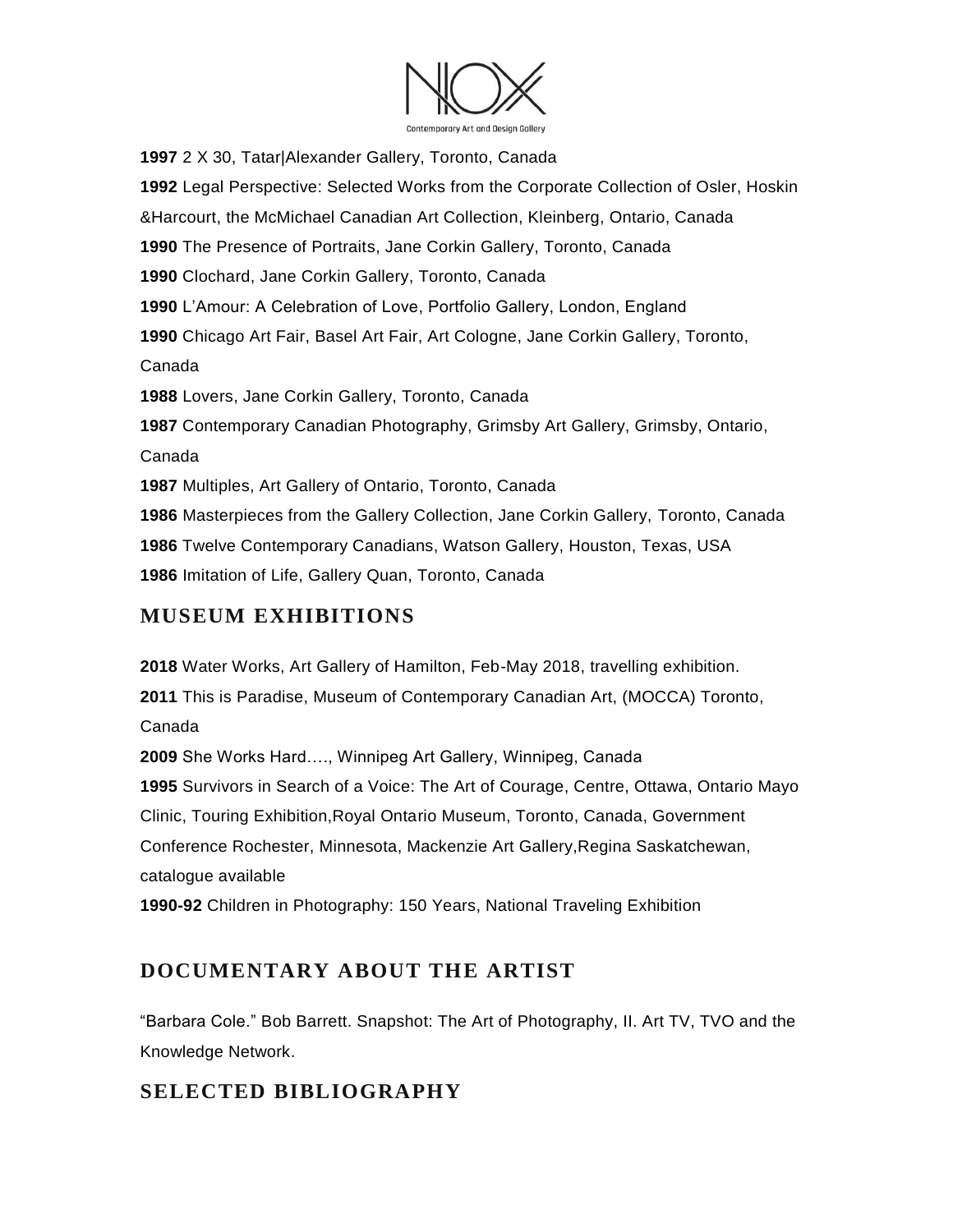

**2018 Creative** Bloom Magazine, [Underwater Photographs by Barbara Cole that Look](https://www.creativeboom.com/inspiration/underwater-photographs-by-barbara-cole-that-look-like-oil-paintings-of-bathing-women/)  [Like Oil Paintings,](https://www.creativeboom.com/inspiration/underwater-photographs-by-barbara-cole-that-look-like-oil-paintings-of-bathing-women/) Tora Baker, London UK

**2018** Londnr Magazine, Anna Orhanen, [Below the Surface with Barbara Cole,](http://www.londnr.com/fashion-art/underwater-all-pretension-falls-off-below-the-surface-with-barbara-cole/) London, UK

**2018** Female First[,The Wet World Of Photographer Barbara Cole,](https://www.femalefirst.co.uk/culture/barbara-cole-underwater-photographer-1142825.html) London, UK

**2018** Sveta Soloveva, Novella Magazine, [Above Reality:Barbara Cole Goes Deeper,](https://novellamag.com/above-reality-barbara-cole-goes-deeper-under-water/) Canada

**2012** Barbara Cole, Monograph, Bau-Xi Photo Gallery and Galerie LeRoyer

**2012** Peter Hay Halpert et.al. Identities Now: Contemporary Portrait Photography,

Book, New York: Peter Hay Halpert Fine Art, USA

**2011** Beatriz Diaz, Metamorphosis of the Senses,

FAHRENHEIT Contemporary Art Magazine, No. 46, Mexico

**2010** Anouchka Roggeman, Le Chant des Sirènes, Talon Haut Magazine, No. 7: 35,

France

**2010** Betty-Ann Jordan, Barbara Cole: A Toronto photographer goes beneath the surface

to find beauty, Houseand Home Magazine, Oct: 70, Canada

**2008** Thomas Macho, Que Será Será: Wechselnde Frauenbilder,

DU - das Kulturmagazin, No. 789, Zürich, Switzerland

**2007** Artist Profile, NY Arts Magazine, Sept-Oct, New York, USA

**2006** Artist Profile, Vision Magazine, March, Beijing, China

**2005** The Fortunate Photographer, Camera Arts Magazine, Feb-Mar, Albuquerque, New Mexico, USA

**2005** Martin Dawber, Pixel Surgeons: Extreme Manipulation of the Figure in

Photography,

Book, Mitchell Beazley, England

**2004** No Limits, PEI Magazine, Oct, Atlanta, Georgia, USA

**2004** Photo-Immersion, Photo Life Magazine, May, Toronto, Canada

**2004** Artist Profile, Fashion Television, Canada

**1990** Children in Photography: 150 Years, Firefly Books, Toronto, Canada

### **RECENT AWARDS AND PUBLIC INSTALLATIONS**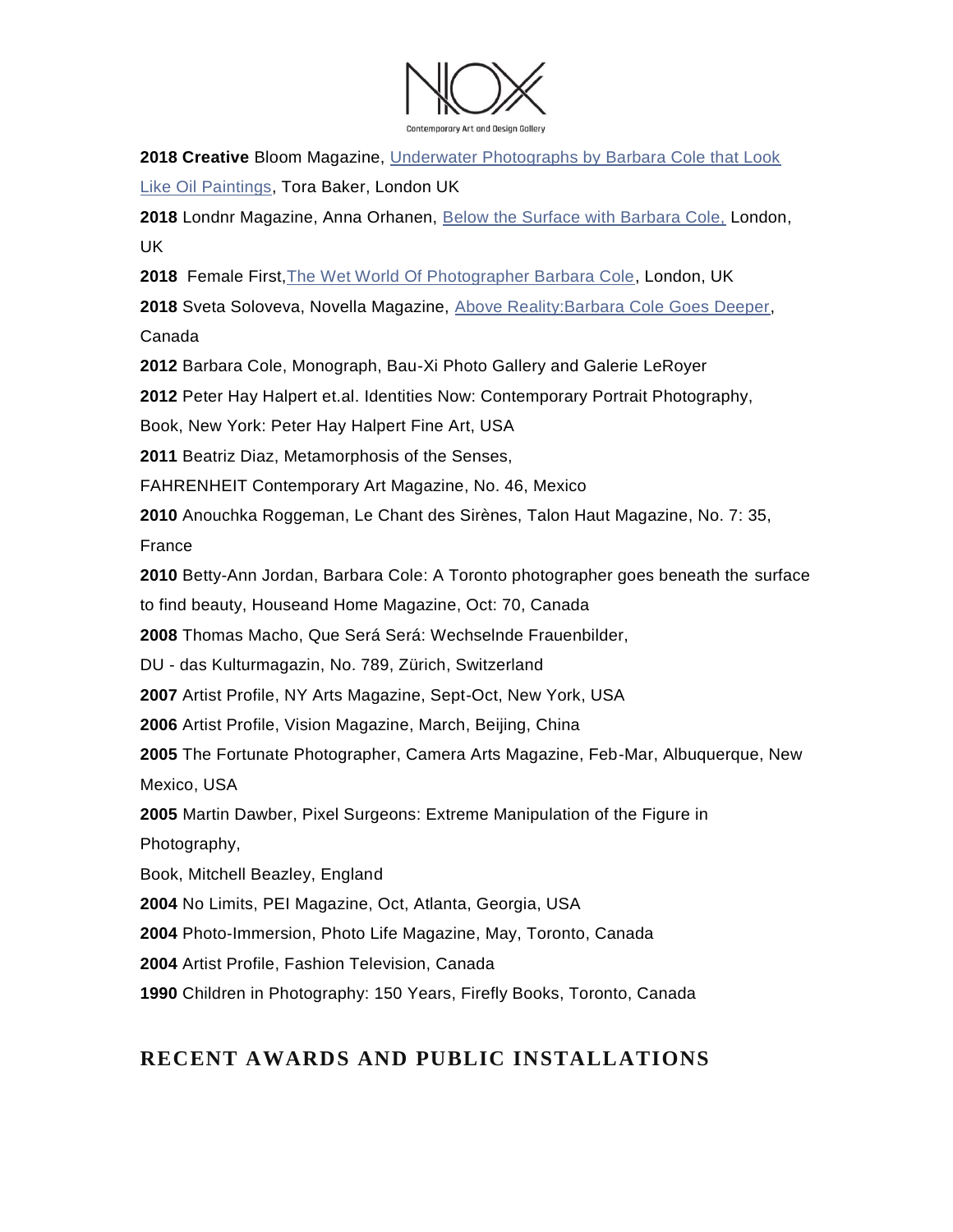

**2017** London International Creative Competition, Honorable Mention, Falling Through Time Series

**2017** International Color Awards, Nomination, Kew at Night, Fashion; Nomination, Falling Through Time, Fine Art

**2017** Tokyo International Foto Awards, Honorable Mention, Fine Art, Figure Painting **2017** International Photography Awards, (IPA) Honorable Mention Fine Art, Falling Through Time

**2017** International Colour Awards, Honorable Mention, Other, Falling Through Time; Honorable Mention, Moving Images for Forget-Me-Not Lenticular

**2016** Prix de la Photographie Paris (PX3), People's Choice and 3rd Prize, Le Petit Prince

**2016** International Colour Awards, Honorable Mention, Conceptual Photography, Le Petit **Prince** 

**2014** PRIX DE LA PHOTOGRAPHIE PARIS (PX3), third prize, Duplicity

**2013** London International Creative Competition, Short List, Duplicity

**2012** International Photography Awards, Barbara Cole Monograph, Honorable Mention, NewYork

**2011** Photography Masters Cup, International Color Awards, Honorable Mention,

AbstractArt: Chromatics, Three by Four Nominee, Abstract Art: Chromatics, Red Stain

**2010** Ontario Arts Council, Mid-Career Visual Arts Grant

**2009** Third Prize, International Photography Awards, New York, USA

**2008** Grand Prize, le 6ème Festival International de la Photographie de Mode, Cannes, France

**2008** Large-scale artwork installation: Drifter Triptych, at Trump Hollywood, Florida, USA **2007** Commission, M. Lau Breast Cancer Centre, Princess Margaret Hospital, Toronto, Canada

**2006** Large-scale artwork installation and book created, Miami ONE, Florida, USA **1997** Toronto Series, Manulife Building, Toronto, Canada

# **CORPORATE COLLECTIONS**

Bisha Hotel and Residences Borden and Elliot Burnac, Toronto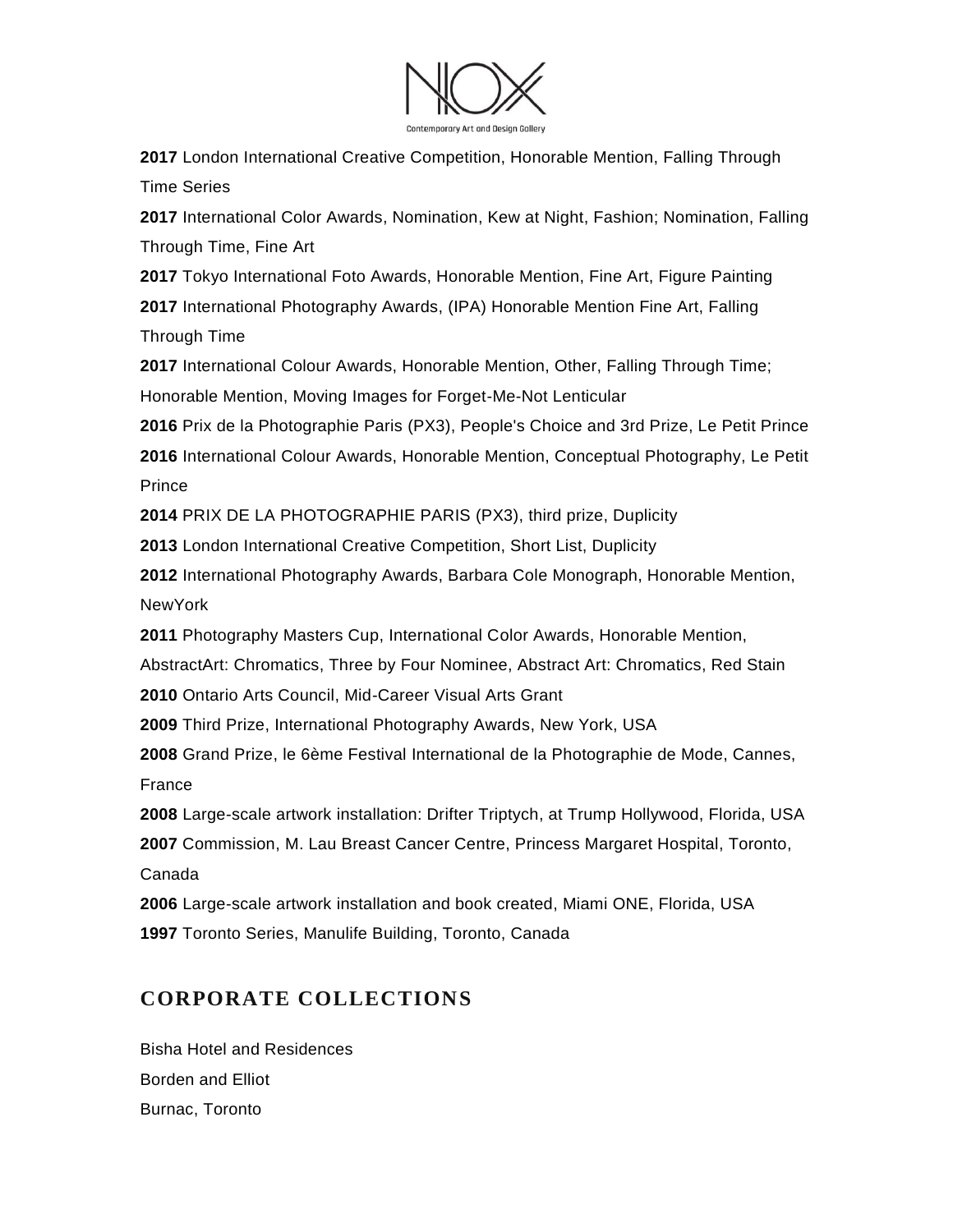

- Canadian Imperial Bank of Commerce
- Canyon Ranch
- Cosmos Restaurants Group, Quebec
- Frommer Lawrence & Haug
- Galileo Equity Management
- Griffiths McBurney and Partners
- Herzig Eye Institute
- Holt Renfrew, Canada
- Household Finance Corporation
- Jonik Hospitality Group
- Levrob Holdings
- Manulife Financial Corporation
- Maple Leafs Sports & Ent., Toronto
- Mirax, Moscow
- Museum of Fine Arts, Houston Texas
- N M Rothschild & Sons Canada
- Osler, Hoskin, & Harcourt
- Polaroid Corporation, Canada
- Polaroid Corporation, USA
- Princess Margaret Hospital Foundation
- Protocol Entertainment
- Robert McLaughlin Gallery, Oshawa
- Rothschild Bank of Canada Ltd.
- Ryerson University, Toronto
- Siemens Credit
- Sloan Mauran Interior Design
- Toshiba, Canada
- The Study at Yale, New Haven CT
- USA Network, TV series "Suits"
- Winnipeg Art Gallery, Saskatchewan
- Xerox of Canada
- Yabu Pushelberg Design